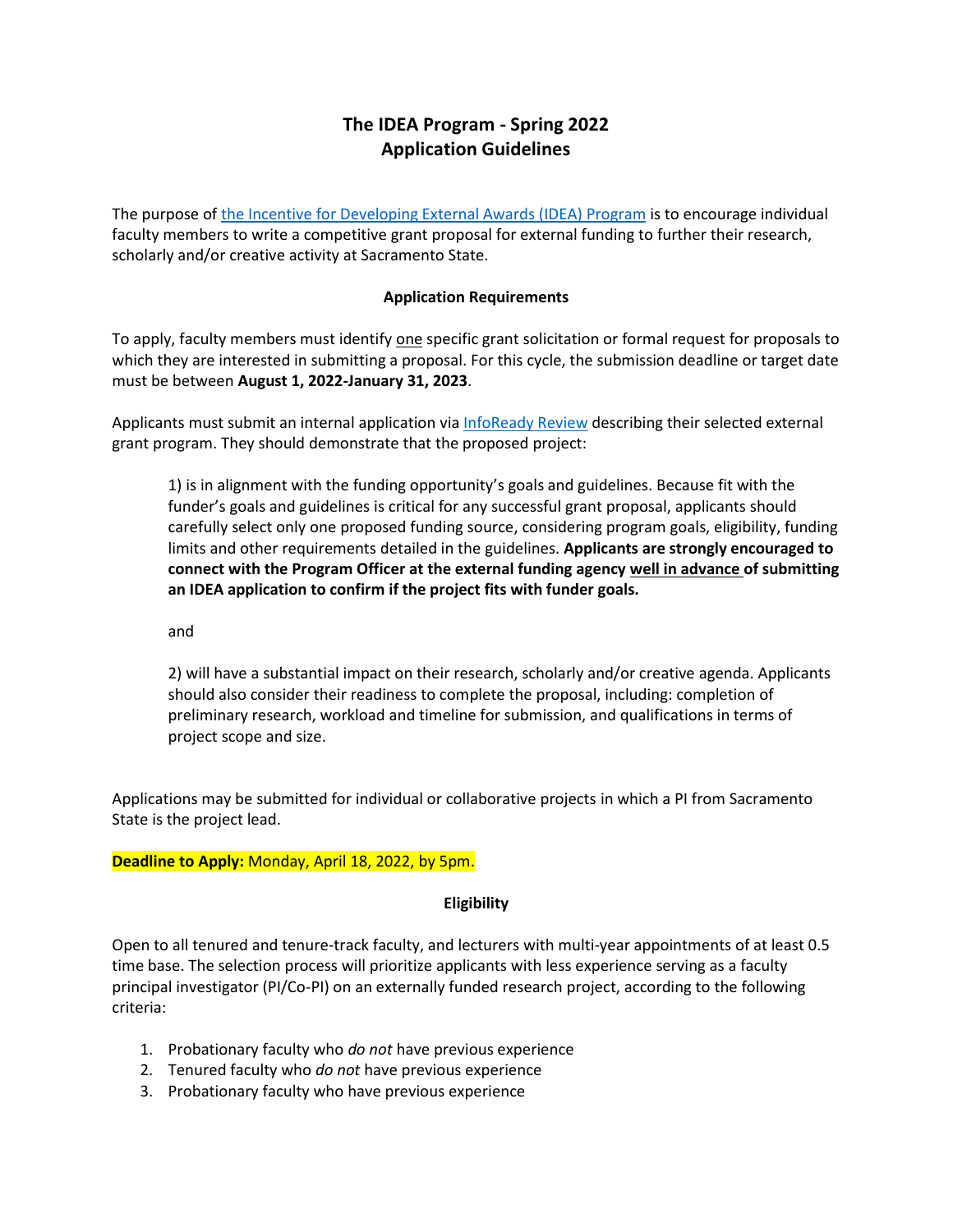- 4. Tenured faculty who have previous experience
- 5. Lecturers with multi-year appointments of at least 0.5 time base.

Applicants who have already received more than two IDEA (or previously, FRIG) awards will be considered as funding is available.

Past IDEA recipients may not reapply until they have received notification from the funder on the outcome of that submission.

### **Award Information**

#### **Amount**

For external proposals with a total budget between \$10,000-\$50,000: \$1,000 toward additional employment salary or professional development funds

For external proposals with a total budget above \$50,000: \$2,500 toward additional employment salary or professional development funds

External proposals requesting under \$10,000 are not eligible for the IDEA program.

Funds for a collaborative submission involving more than one faculty member from Sacramento State will be divided evenly among the co-applicants.

Funds will be awarded after submission of the external grant proposal and are contingent on fulfilling the requirement to work with ORIED throughout the process of developing the narrative and technical aspects of the external proposal, including allowing time for substantive review and incorporation of feedback.

### **Requirements**

Recipients must commit to working with ORIED throughout the development of a competitive proposal for external funding, including the narrative and technical components. **Note:** If a funding opportunity is later determined not to be an appropriate fit for the proposed project, the recipient will need to identify an alternative funding source and reapply to the IDEA program.

### **Announcements**

Awards will be announced near June 1, 2022.

The next anticipated IDEA competition will be held in Fall 2022, for external proposals submitted between February 1, 2023-July 1, 2023.

#### **Resources**

Resources for identifying potential external sources of grant support for research and scholarly activities, including links to the Pivot funding database and the Grants Resource Center's GrantSearch, are available on th[e ORIED website.](https://www.csus.edu/experience/innovation-creativity/oried/find-funding.html)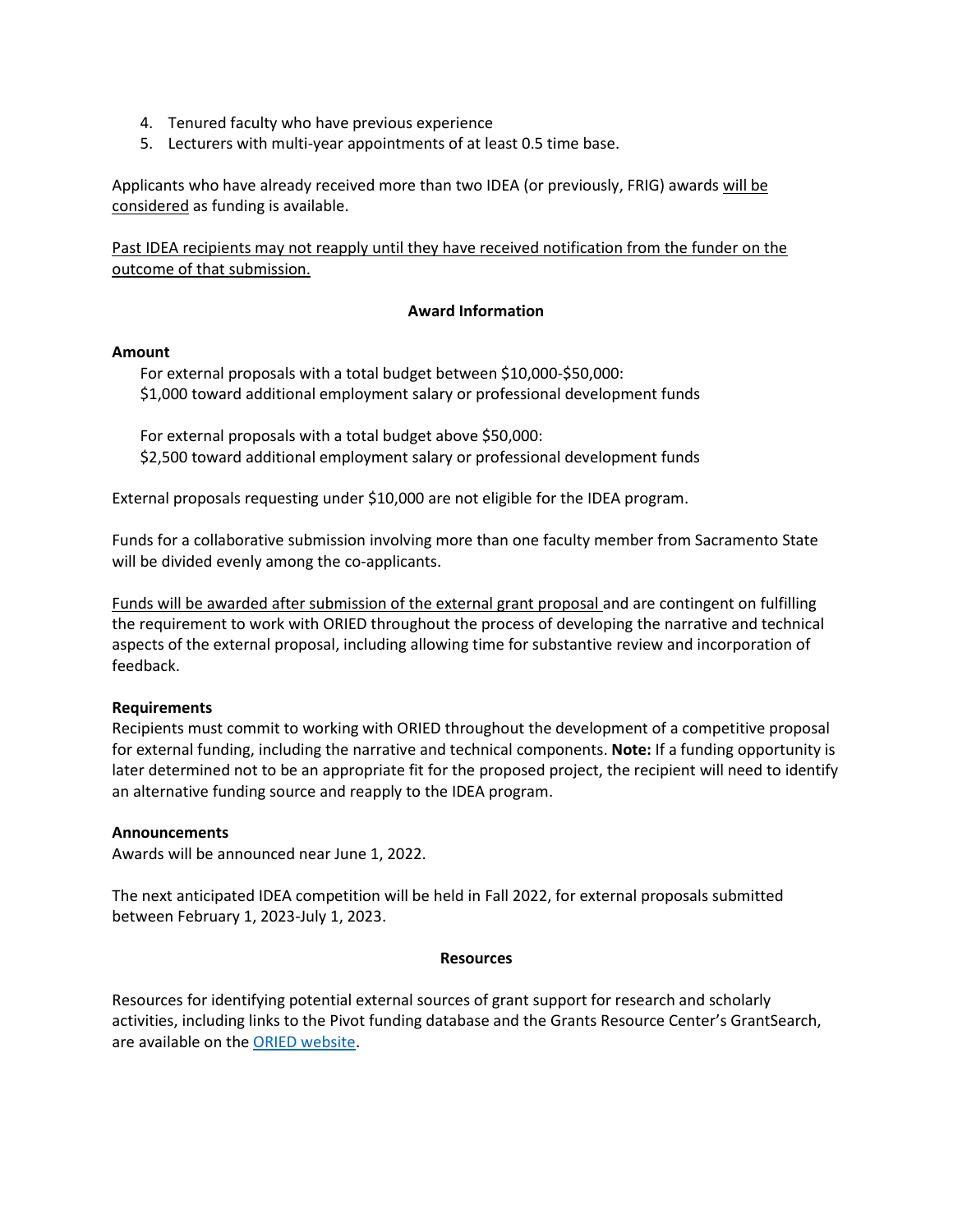[Pivot](https://pivot.proquest.com/funding_main) is a comprehensive database of funding opportunities from federal, non-federal, foundation, and other private sponsors for all disciplines and project types[. Pivot](https://pivot.proquest.com/funding_main) allows users to search for a funding opportunity while also instantly being able to identify researchers with similar interests and expertise.

[GrantSearch](https://aascu.org/grc/Login.aspx?returnUrl=https://aascu.org/GRC/gs/Default.aspx) contains over 1,500 funding opportunities that support academic activities such as research, education, training, fellowships, program or curriculum development, and/or equipment acquisition. Most programs i[n GrantSearch](https://aascu.org/grc/Login.aspx?returnUrl=https://aascu.org/GRC/gs/Default.aspx) are cyclical (funded every year) and the database excludes solicitations that are limited to a specific region, that make fewer than three awards annually, and for which higher education institutions are not eligible to apply or partner. **For the login info to access [GrantSearch,](https://aascu.org/grc/Login.aspx?returnUrl=https://aascu.org/GRC/gs/Default.aspx) email [research@csus.edu](mailto:research@csus.edu)**.

## **Questions? Contact [research@csus.edu.](mailto:research@csus.edu)**

Please see the IDEA FAQs on the next page for more detail.